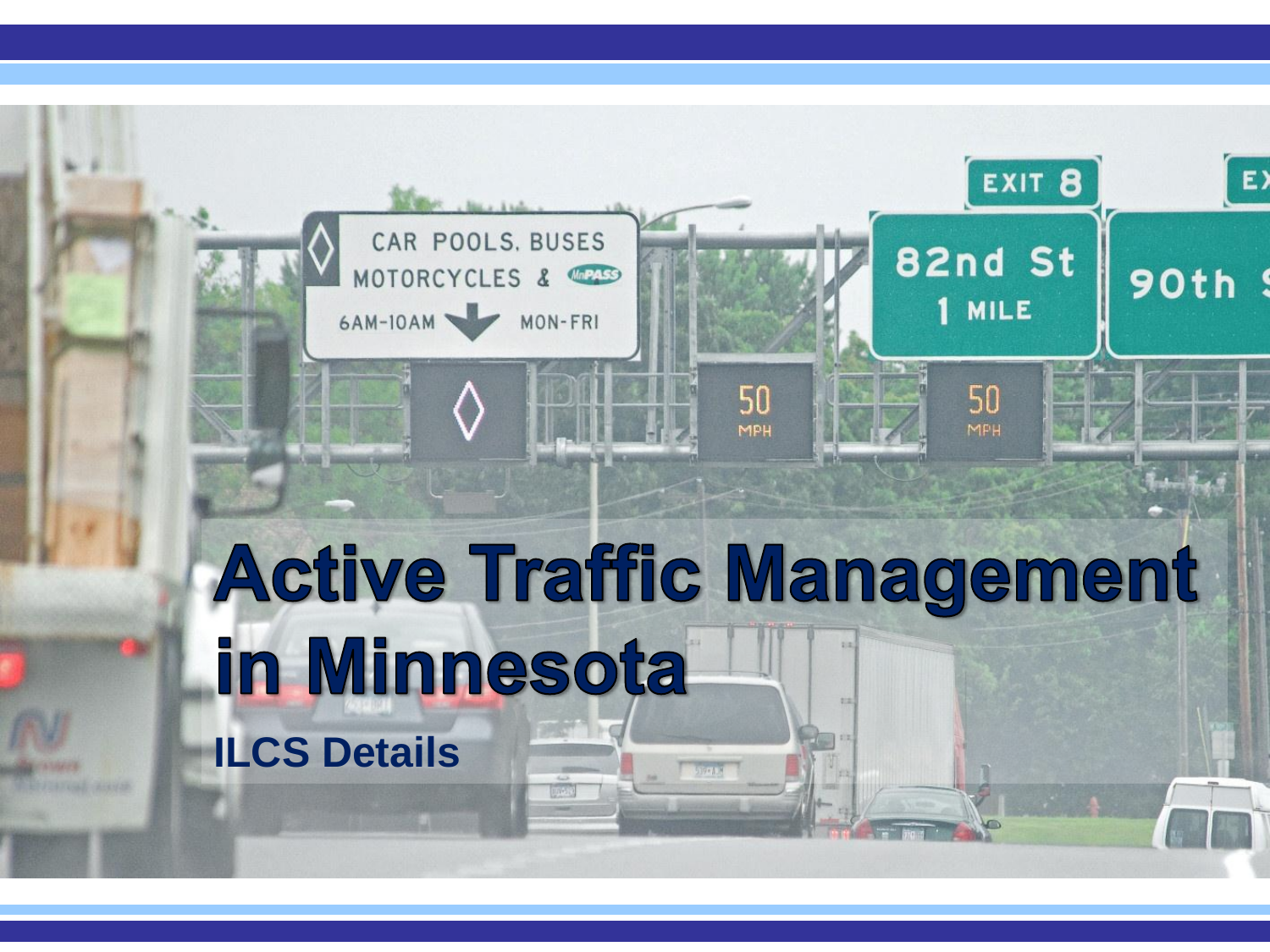# ILCS Sign Options



**Blank – default**

**Green – Lane Open**



**Flashing Yellow – Caution**



**Red X – Closed**



**Yellow X – Closed Ahead**



**Merge**



**Speed Limit**



**White Diamond**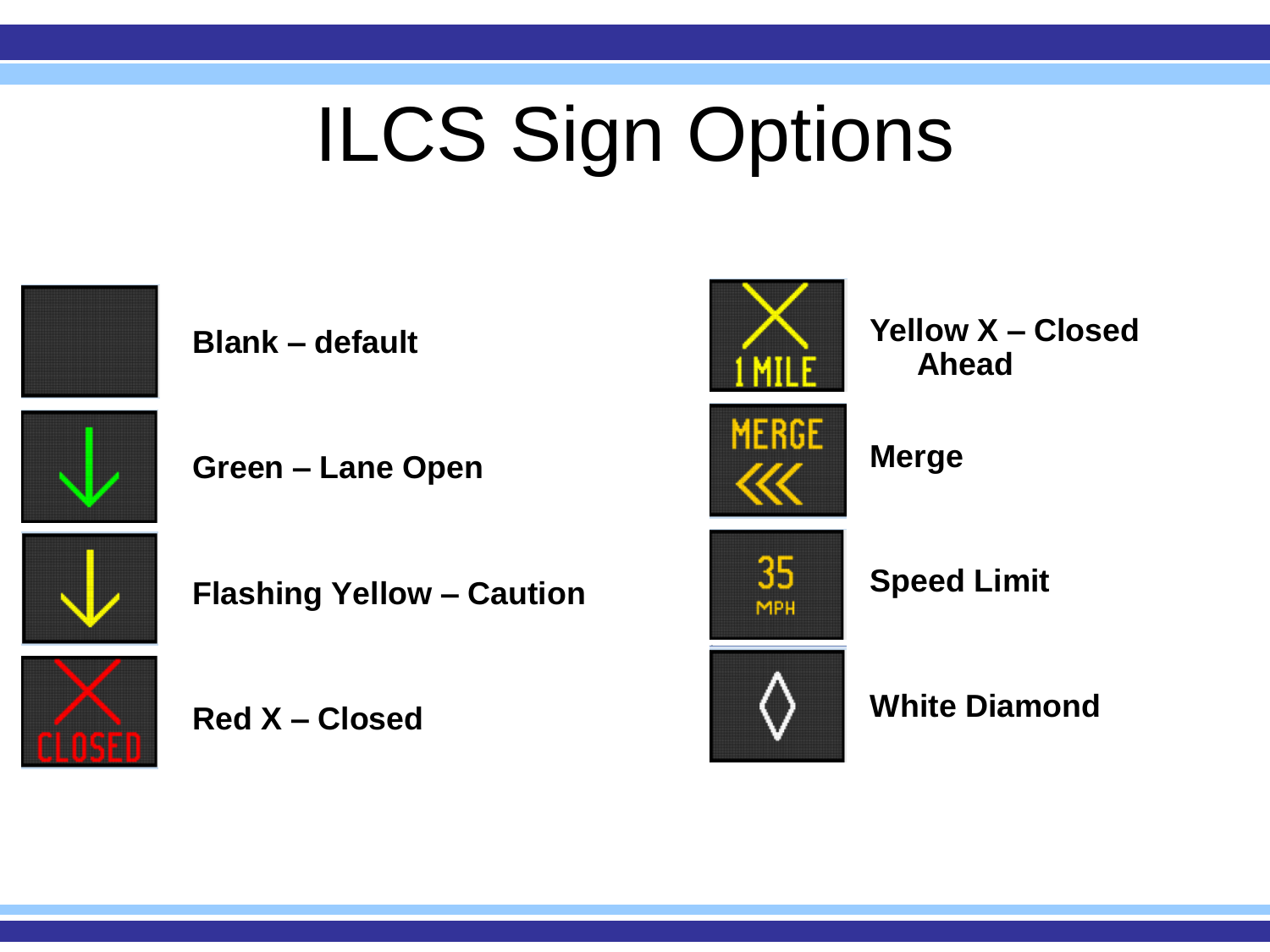### Arrow Messages



A. A steady DOWNWARD GREEN ARROW signal indication shall mean that a road user is permitted to drive in the lane over which the arrow signal indication is located.

F. A flashing DOWNWARD YELLOW ARROW signal indication shall mean that a road user is permitted to use the freeway lane over which the signal indication is located, while using extreme caution.

**NOTE: The flashing Downward Yellow Arrow is unique to Mn MUTCD and is not in the Federal Manual. Has been used for passed 20 years aside of Lowry Hill Tunnel on I-94. It is also used in Texas.**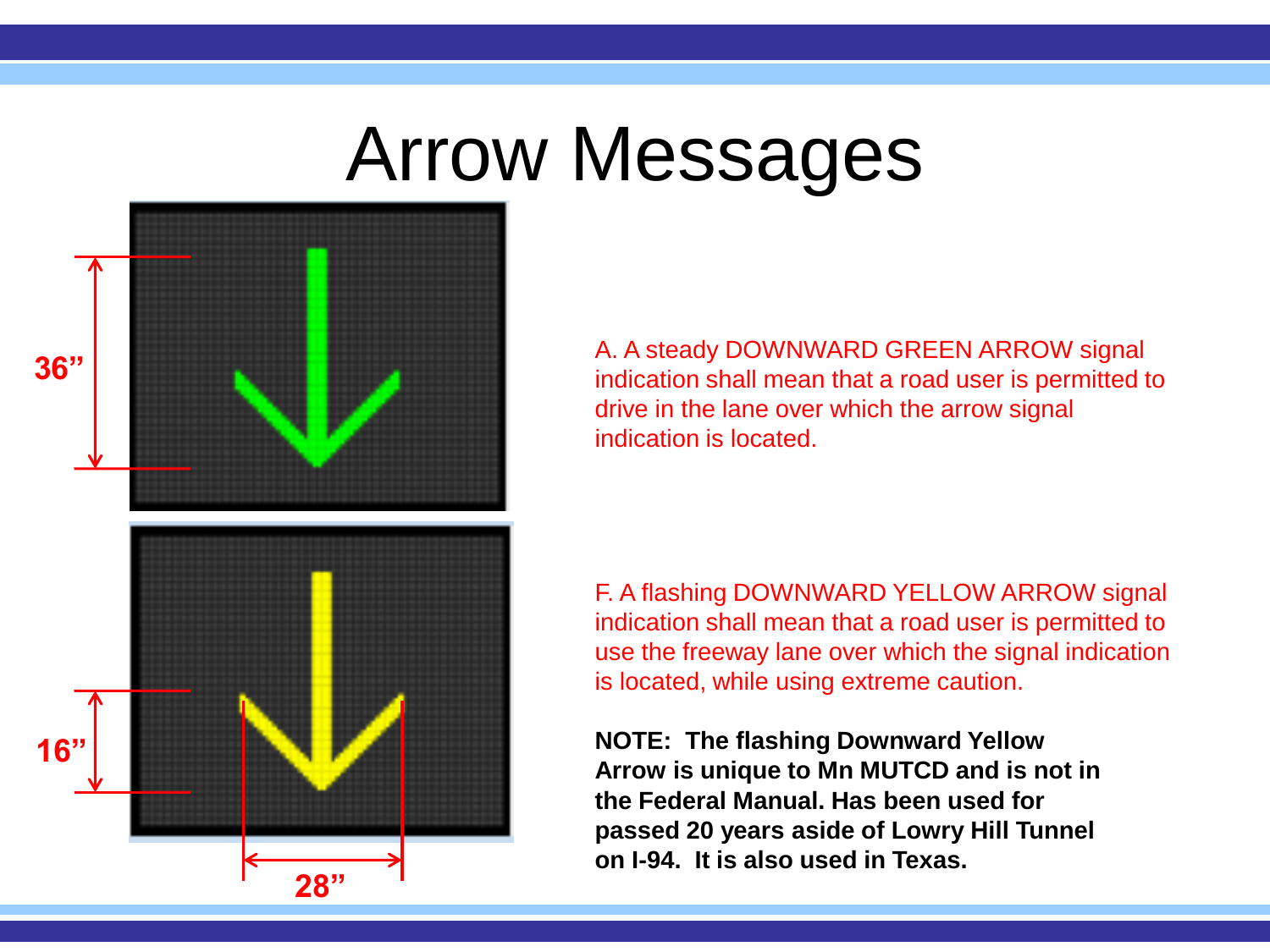#### Red X – Lane Closed



G. A steady RED X signal indication shall mean that a road user is not permitted to use the lane over which the signal indication is located and that this signal indication shall modify accordingly the meaning of all other traffic controls present. The road user shall obey all other traffic controls and follow normal safe driving practices.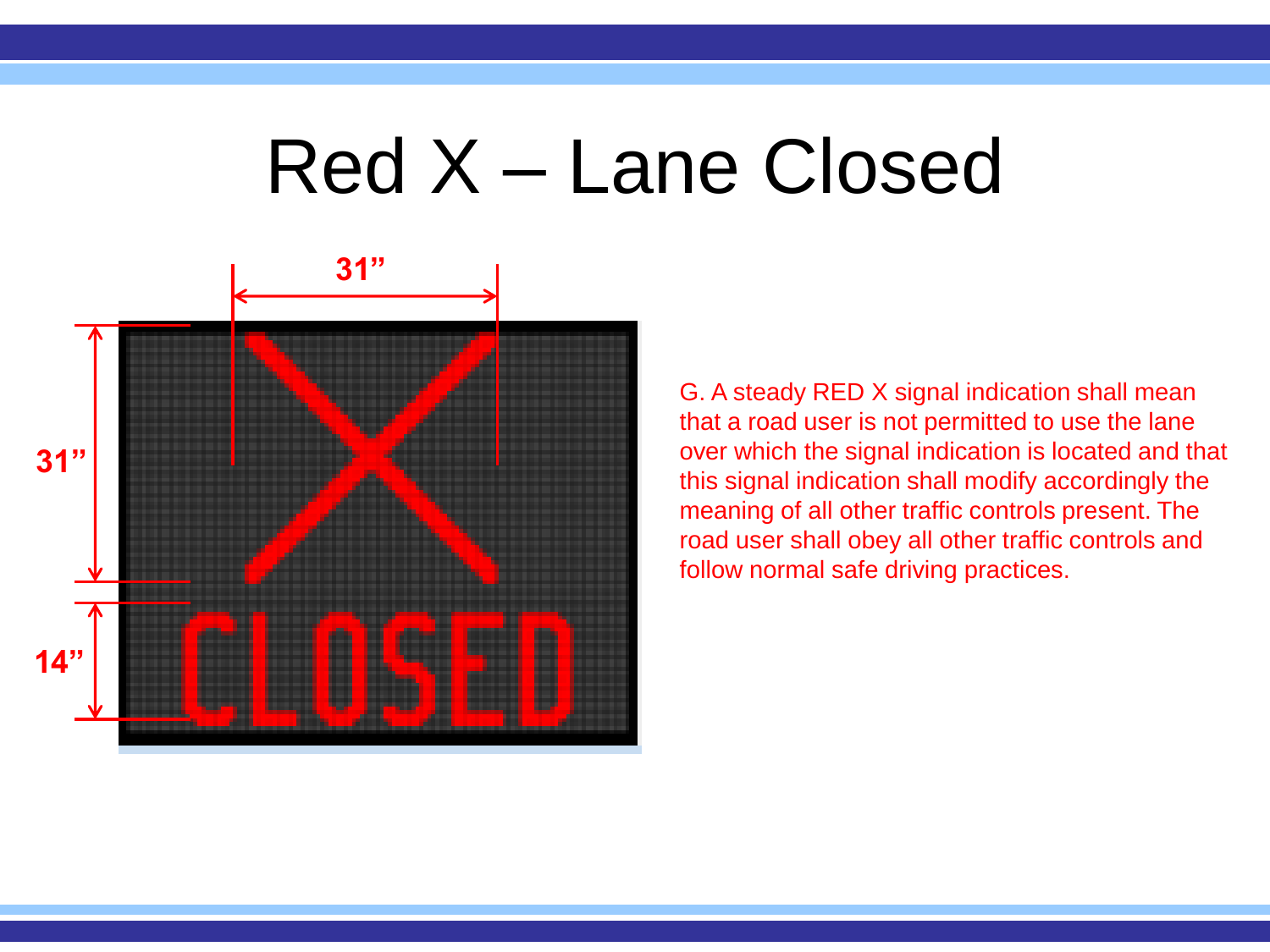### Merge Sign



**To be used to inform motorists to vacate the lane for a closure ahead.** 

**NOTE: Mn/DOT was required to do a request to experiment for this sign. Human factors study of this message and other ILCS messages will begin this summer.**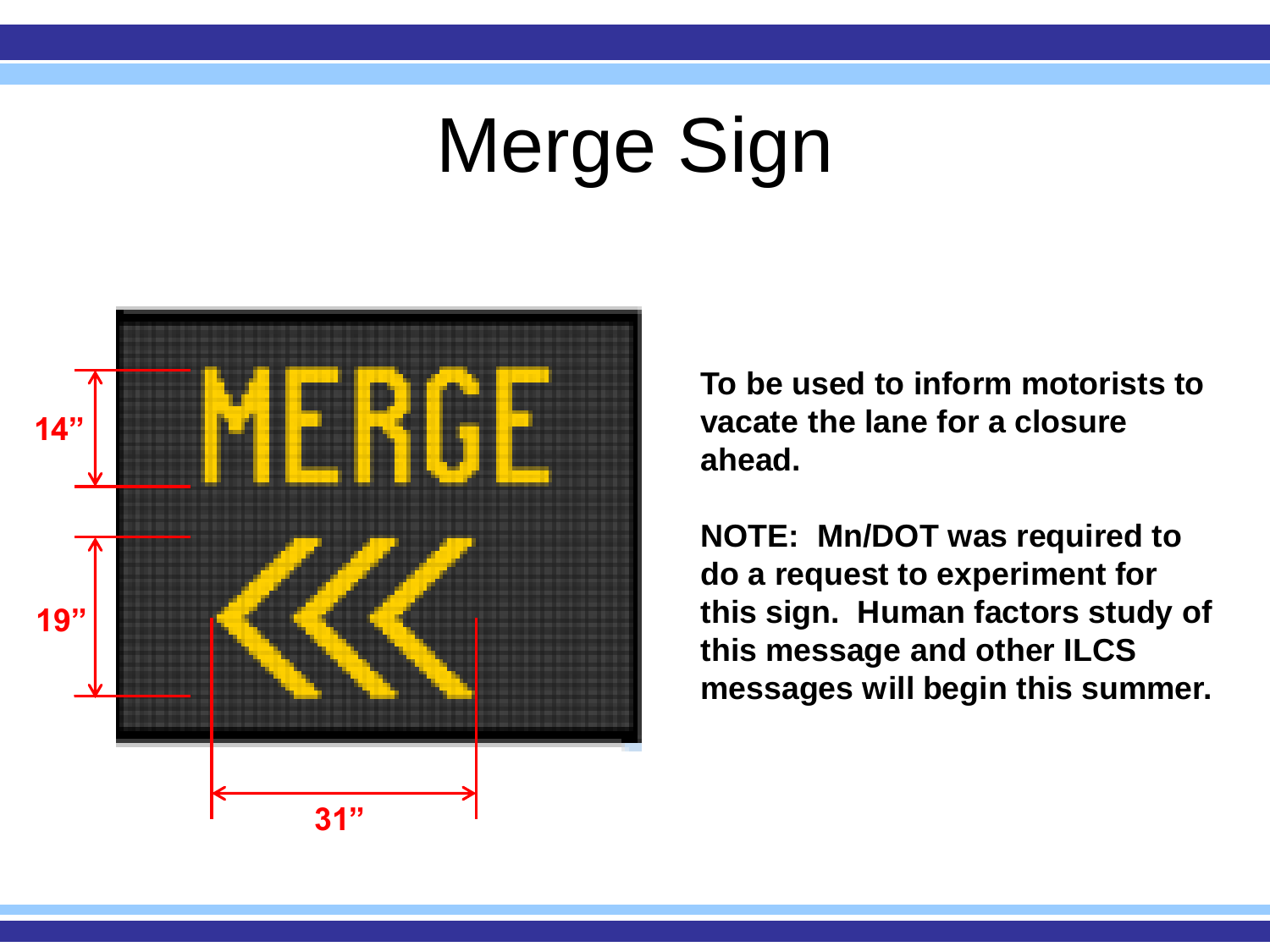#### Advanced Warning



B. A steady YELLOW X signal indication shall mean that a road user is to prepare to vacate, in a reasonably safe manner, the lane over which the signal indication is located because a lane control change is being made to a steady RED X signal indication.

**NOTE: Mn/DOT is supplementing this message with "1 MILE" to give drivers additional information as to where the closure occurs.**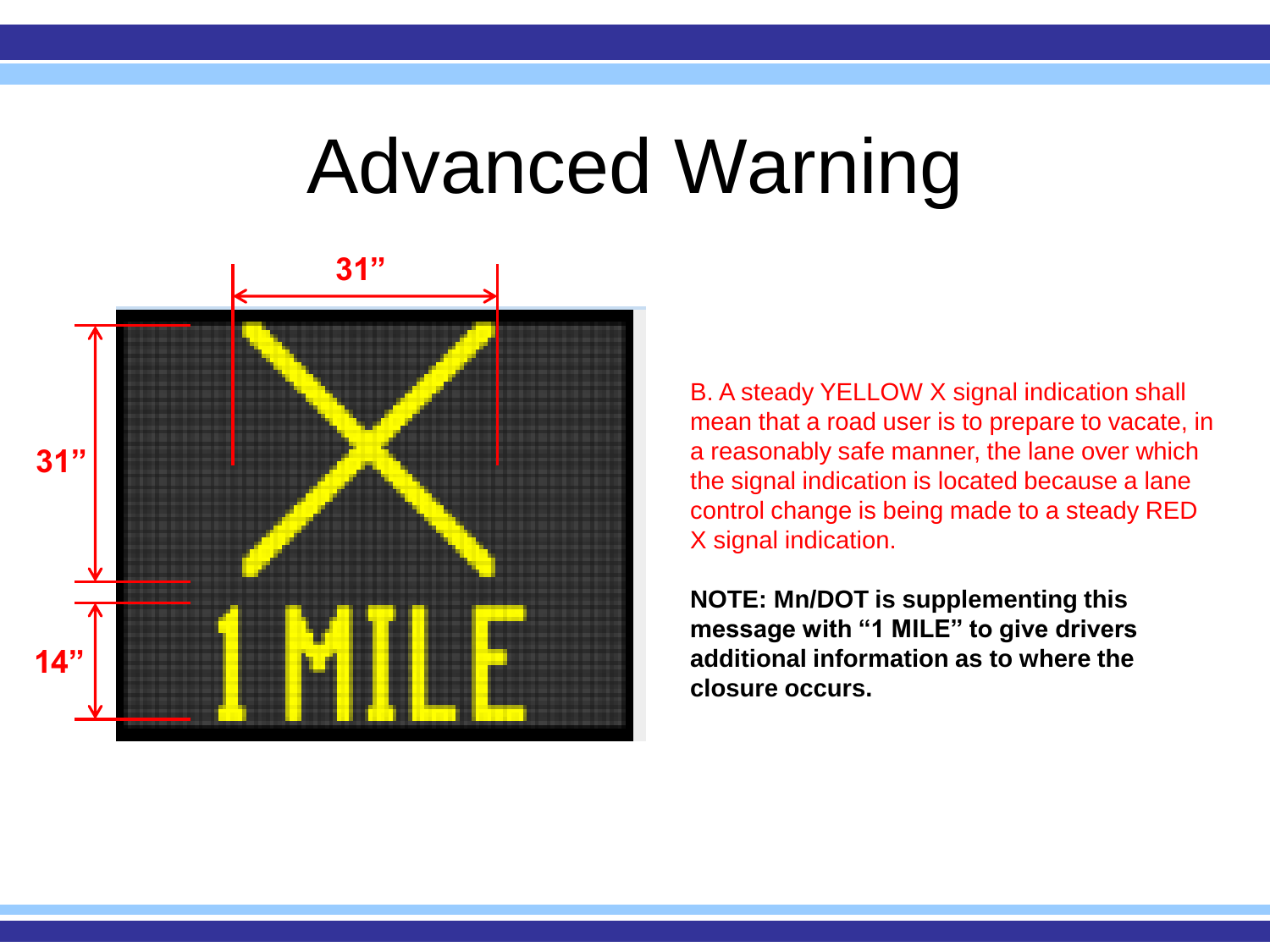### WHITE DIAMOND

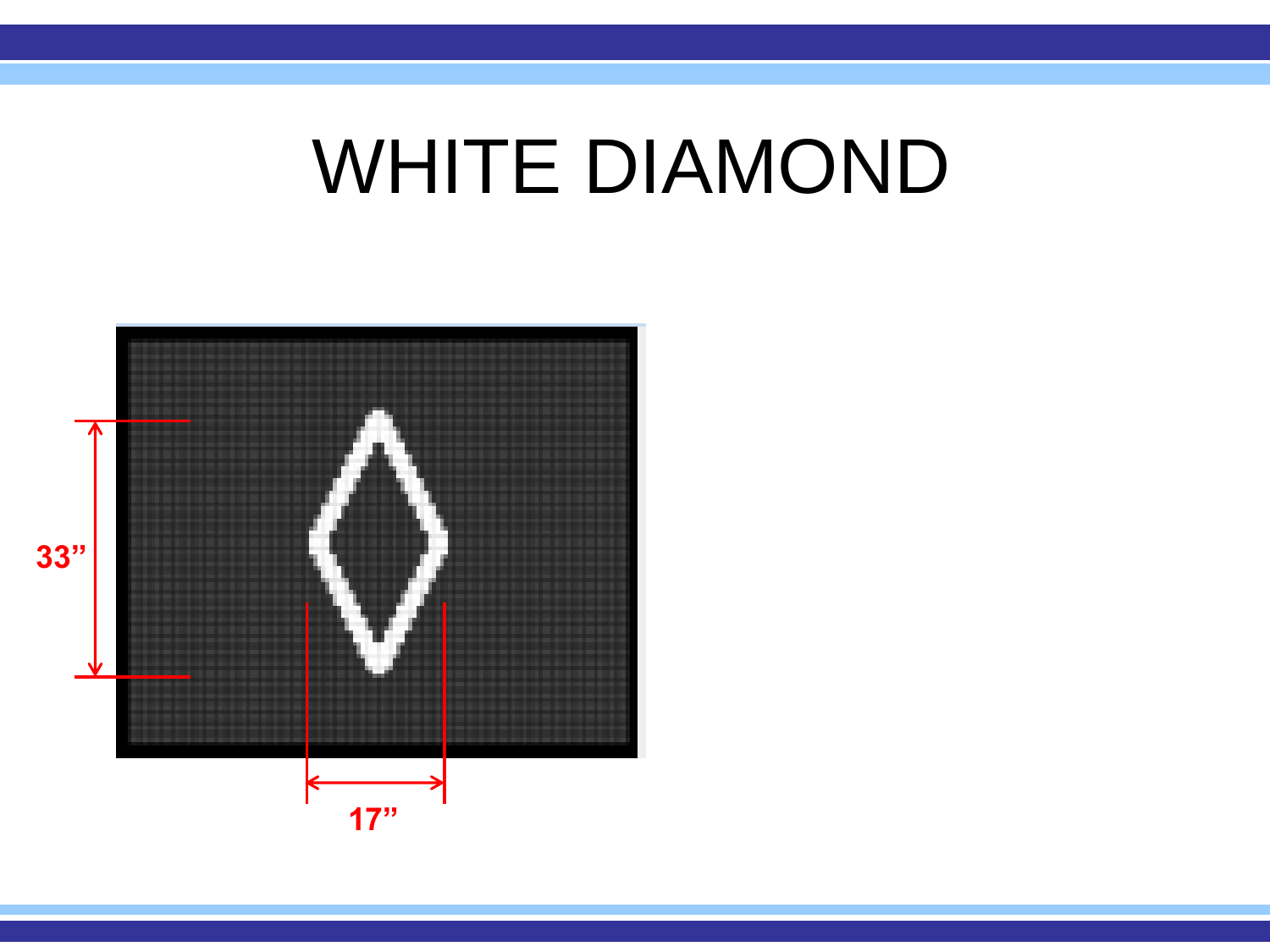

# Variable Speed Limits